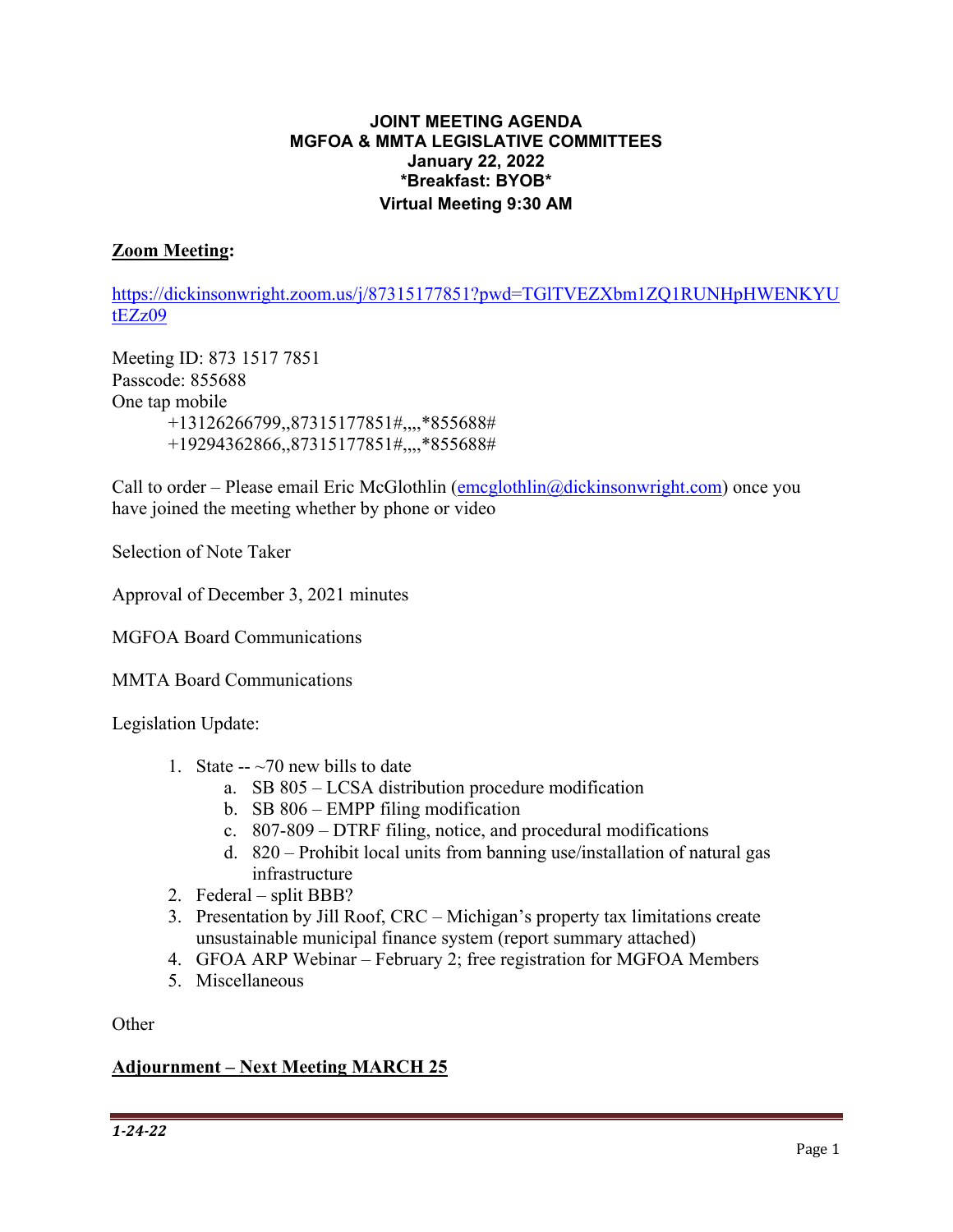

This report was funded in part by the C.S. Mott Foundation

# Michigan's Overlapping Property Tax Limitations Create an Unsustainable Municipal Finance System

#### **Key Takeaways**

- States generally limit growth of property tax burdens in one of three ways rate limit, assessment limit, or levy limit. Michigan uses all three, making it among the strictest property tax limitations of the states. Statutory tax rate limits, the Headlee Amendment's assessment limit, and the taxable value system created by Proposal A all work to limit the growth of tax burdens and constrain yearto-year changes.
- The Great Recession and its impact on property values led to the overlapping tax limits having a mitigating affect, keeping the tax base from declining further than it could have. Since the Great Recession, which was a unique event, tax bases have been growing at relative slow rates.
- The property tax system is not sustainable. Local government tax revenues are constrained in their growth unless they add new development to their tax bases or increase tax rates. Land is finite and cannot continue to be developed. Tax rates are statutorily limited. Local governments need revenue that can grow with their economies.

## **Overview of Property Tax Limitations**

Michigan law places a heavy burden on the property tax to fund all forms of local government. As this burden grew over the years, taxpayers pushed back with limitations to lessen the impact on their wallets and to stifle the changes in year-to-year growth that made annual tax levies unpredictable.

States generally limit property taxes paid by one of three different ways:

- 1. A *rate limit* puts an upper boundary on the rate that a jurisdiction can levy.
- 2. An *assessment limit* provides a ceiling on the amount of annual assessment increases; that is, it limits how much a taxpayer's property value can increase year-to-year.
- 3. A *levy limit* restricts how much tax revenue a jurisdiction can take in year-over-year.

Michigan employs all three limitations in its property tax system.

#### **Rate Limits**

Michigan's first attempts to limit property tax burdens addressed tax rates. Laws authorizing the organization of cities and villages capped the rates they could levy. In 1932, the Michigan Constitution was amended to impose limits on the aggregate rate of property taxation. Those limits were carried forward into the 1963 Michigan Constitution, which provides for a 15-mill property tax limitation or an alternative "local option" of up to 18 mills, either of which may be increased by voters to a maximum of 50 mills for up to 20 years at any one time.<sup>1</sup> These rate limits would appear to provide some real constraints on property taxes, but court rulings have limited their application to certain local governments and to property taxes supporting general operations.

#### **Headlee Amendment**

Among other changes, the Headlee Amendment of 1978 added Article IX, Section 31 to the Michigan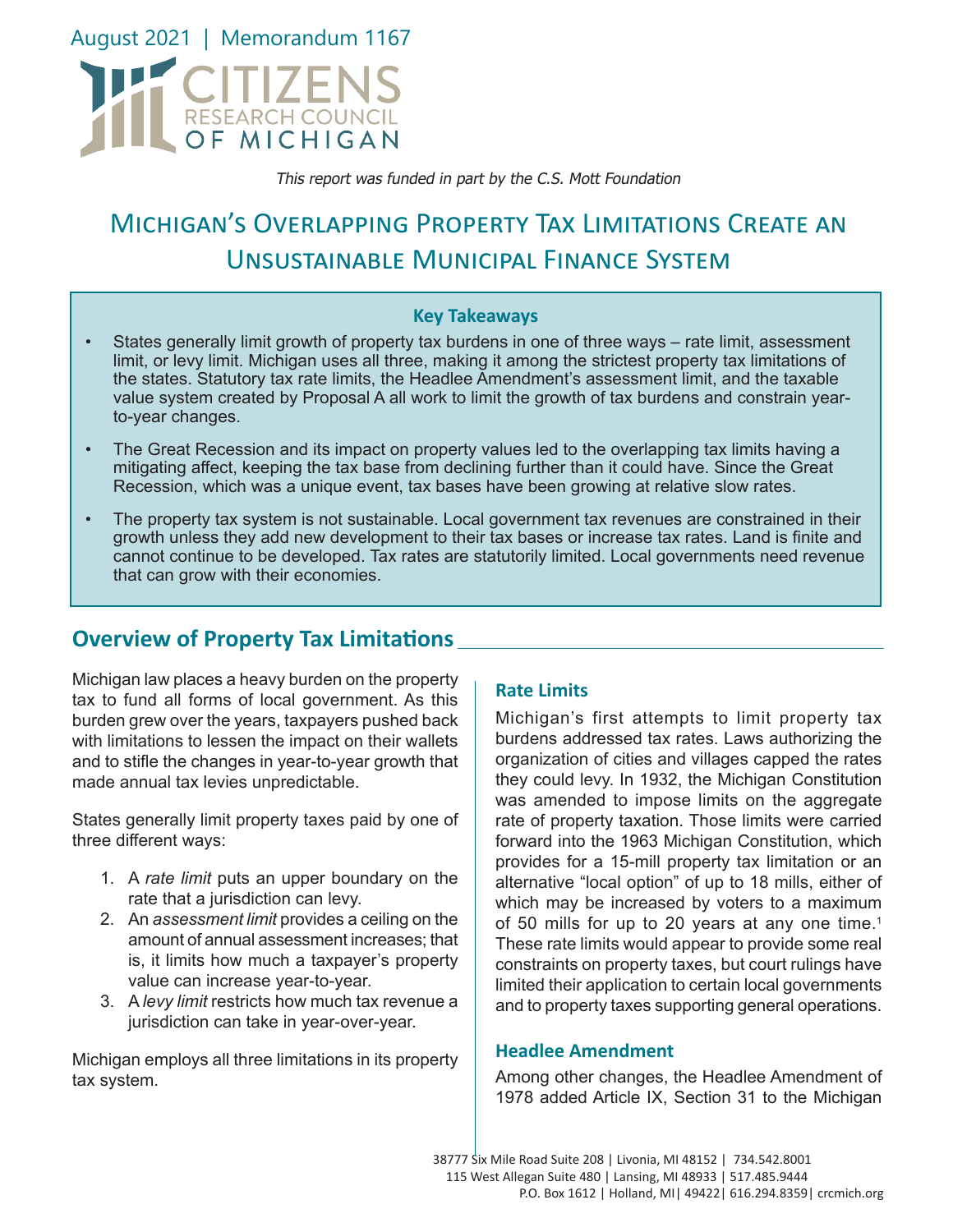to increase the rate of an existing tax above what was authorized in 1978. Second, it limits total property tax revenue growth on a jurisdiction-wide basis (e.g., county, city, township, village, school district) to the rate of inflation. It does this by requiring local governments to downwardly adjust – rollback – the maximum authorized rate if the tax base increases by a larger percentage than the cost of living (i.e., inflation), as measured by the Consumer Price Index (CPI). New construction is excluded from the yearover-year tax base growth calculations.

The millage reduction fraction (MRF) was created to determine when changes to the tax rates are necessary. This fraction, which is applied to the previous year's maximum authorized rate, is the ratio between tax base growth and the growth in the price level, adjusted to exclude new construction.

Millage Reduction Fraction =

```
((last year's total property value - losses) * CPI)
(current year's total property value – additions)
```
Since the rollback mechanism applies to the average increase across all classes of property in the entire unit's jurisdiction, it was possible for substantial increases in residential assessments to offset decreases or modest increases in other classes of property. If increases in some property tax bills are offset by decreases in others, then the millage rate will not be rolled back (or at least not be rolled back as much).

## **Proposal A of 1994**

While the Headlee Amendment created a check on the growth of property tax collections at the jurisdiction level, it failed to protect individual property owners from excessive increases in their tax bills. A law enacted in August 1993 repealed property taxes as the primary funding source for K-12 education. In response, a new funding approach was placed

on the ballot for voter approval. Voters had the option of adopting the constitutional amendment titled Proposal A and increasing the sales tax rate or allowing a statutory plan with an increased income tax rate to take effect. In March 1994, Proposal A was adopted with 69 percent of the vote.<sup>2</sup>

In addition to the school finance reforms, Proposal A layered a new tax limitation onto the general property tax. It created a modified acquisition value system for determining the taxable value (TV) of a property and differential taxation of business and homestead residential property beginning with calendar year 1995. Unlike state equalized value (SEV), which is linked to market value, TV increases for each parcel of property are constitutionally limited to five percent or the rate of inflation in the previous year, whichever is less, excluding the value of new construction.<sup>1</sup> When a property is sold, the tax base reverts to SEV and annual changes to TV are then capped once again with the new owner.

The state legislature passed a law that eliminated local property taxes as the main funding source for the school finance system; this necessitated the adoption of Proposal A or some other way to fund public schools. The legislation also ended statutorily the ability for local governments to recoup taxing authority if the tax base grows slower than the rate of inflation by eliminating Headlee tax rate rollups.

Adoption of TV as the property tax base altered, but did not eliminate, the mechanism for reigning in jurisdiction-wide growth in property tax revenues. Instead of jurisdictions calculating growth of the tax base using SEV, they now use growth in TV. Because the appreciation of value for properties not transferred to new ownership is limited to inflation, tax rate rollbacks are triggered only by the change of value ("pop up") of the properties that did change ownership.

1 Inflation has been less than five percent every year since Proposal A was adopted in 1994.

ALEKSANDRA A. MIZIOLEK, CHAIR MICHAEL P. McGEE, VICE CHAIR ORLANDO BAILEY LAURA BASSETT BETH BIALY LAWRENCE BLUTH CHASE CANTRELL

MEGAN CRESPI STEPHAN CURRIE DANIEL P. DOMENICUCCI RICHARD A. FAVOR JR. ANN FILLINGHAM MARY LYNN FOSTER CARL GENBERG

#### CRC Board of Directors

RON HALL JASON HEADEN KEVIN HEARD RENZE HOEKSEMA MICHAEL HORRIGAN EARLE IRWIN ANDREW JAMIESON

NICK KHOURI CAROLEE KVORIAK THOMAS KYROS ANNE MERVENNE JAMES POLEHNA KIRK PROFIT NEIL SHERIDAN

TONY STAMAS KATHLEEN WILBUR MICHAEL WILLIAMS DIANE YOUNG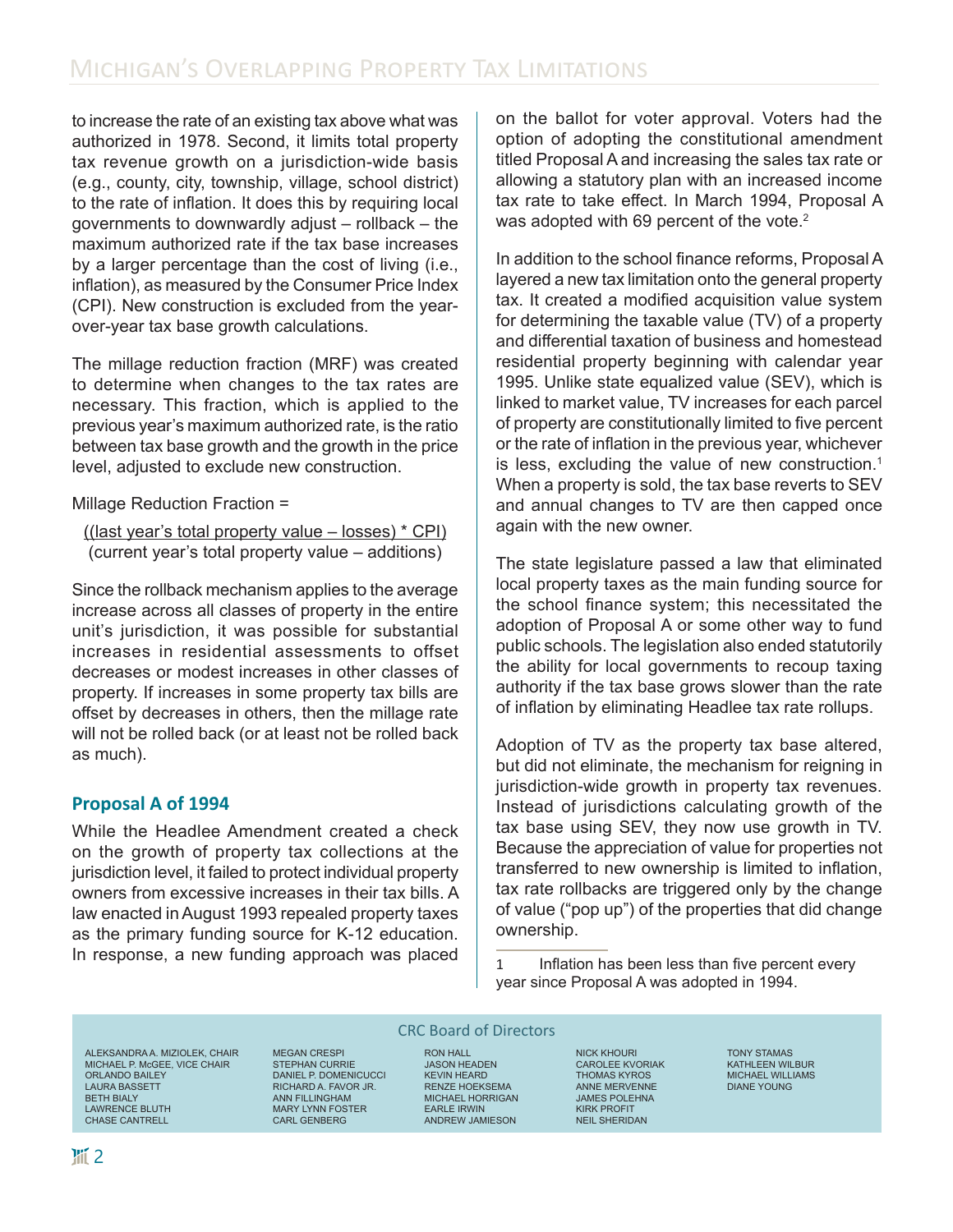## **Tax Limitation Analysis Model**

At the most basic level, Michigan's two primary property tax limitations work to control taxes by very different means. The Headlee Amendment goes about this by limiting the unit-wide growth of the amount of taxes collected on existing property to the rate of inflation. Proposal A takes a different approach by limiting the growth in the value of individual parcels of property to the rate of inflation. Proposal A was layered on top of the Headlee Amendment rather than replace it. For many local government finance practitioners and analysts, a key question being asked now that both limitations have been in effect for many years is: Is the combination of the two limitations together more restrictive to property tax revenue growth compared to the limits imposed by each one individually?

Our report uses the benefit of 25 years of actual property value and tax data for various communities in six counties – Chippewa, Jackson, Leelanau, Lenawee, Oakland, and Ottawa – to better understand the interaction of the two tax limitations and their individual and combined effects on property tax bases and tax rates. It models how the tax limitations interacted retrospectively, holding constant important policy preferences, such as changes to the authorized tax rates in each community. In real life, the tax rates levied by many local governments have changed with voter approval of new property taxes, Headlee Amendment millage reduction overrides, or expiring millages that were not renewed.

### **Model of the Study**

For this study, 41 local governments in six counties were sorted into one of five categories – counties, urban communities, suburbs, exurbs, and rural communities. While these cannot begin to represent all 1,856 general-purpose local governments in Michigan, there are sufficient commonalities in their characteristics and the findings to generalize beyond those studied. In the analysis, each unit's 1993 authorized property tax millage rate is applied to actual SEVs and TVs to quantify how the two tax limitations operate under three different scenarios:

- **1. No tax limitations scenario** shows a property tax scenario based on market value (SEV) and the 1993 millage rate if neither the Headlee Amendment nor Proposal A would have been adopted. This scenario provides an upper bound for the model to show how much property tax revenue would be collected with no limitations to moderate the growth.
- **2. Headlee Amendment scenario** shows how the Headlee limitations alone impact property taxes based on the 1993 millage rate and a yearly millage reduction fraction (MRF) as calculated based on SEV. This scenario examines what would have happened if Proposal A of 1994 had not included the creation of TV alongside the school finance reforms.
- **3. Headlee Amendment and Proposal A scenario**  reflects current law (using the 1993 millage rate) with levy and assessment limits that restrain property value growth and impact tax growth with a yearly MRF as calculated based on TV.

To focus on the affect Michigan's tax limitations have on existing property, additions (primarily new construction) and losses (properties taken off the tax rolls) are segregated from the appreciation of existing property values. Calculation of the MRF is based on the appreciation or depreciation of existing property values.

#### **Farmington Hills**

The analyses conducted for each county and municipality provide illustrative scenarios of how Section 31 of the Headlee Amendment and the use of TV created by Proposal A interact to impact the collection of property tax revenue. While these scenarios are based on actual property tax base and rate data from each community, they are hypothetical and do not reflect actual tax revenue collections. **Chart A** highlights the tax limitation scenarios in Farmington Hills, which is a suburban community in Oakland County.

**Chart A**, along with other charts in the full report, shows how the property tax limitations restrict tax revenue growth and keep revenues well below what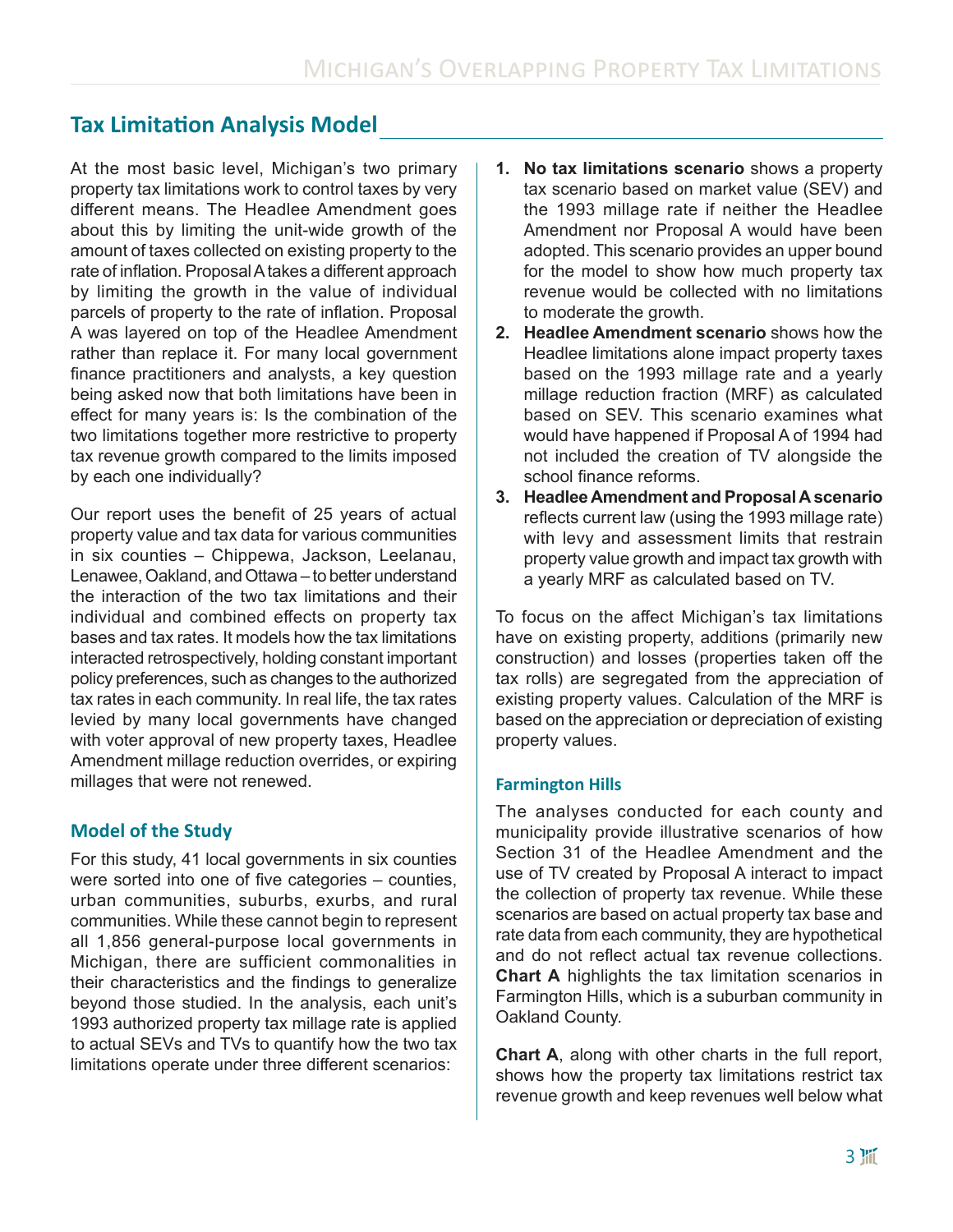

#### **Chart A**

Property Tax Scenarios in Farmington Hills (Oakland County), 1994 to 2020

Source: Michigan Department of Treasury, SEV and TV data from reports L-4028 and L-4029 and Ad Valorem Tax Levy Reports

Recession when the tan line (Headlee Amendment and Proposal A) surpasses the teal line (Headlee Amendment). This suggests that having Proposal A served to lessen the impact of the Great Recession and allowed TVs to keep increasing when market values were declining. The shaded gray area is the period when property revenues were declining in the scenario with both tax limitations. It is important to note that in Farmington Hills, revenues from a tax without limitations would have recovered to close to pre-Great Recession levels by 2020; the revenues in the tax limitation scenarios will not return to pre-Great Recession levels for many more years.

Instead of a compounding effect, **Chart A** suggests that Proposal A had a mitigating effect and lessened tax revenue decline after the Great Recession. Not only were property values kept lower due to the use of TV, but tax rates were kept higher because the MRF was calculated based on the TV, which grew slower than SEV. Once property values started declining during the Great Recession for TV and SEV, the scenario using both tax limitations could levy higher tax rates than the scenario using only the Headlee Amendment values. In Farmington Hills, for example, when the MRF is calculated based on SEV, the tax rate was rolled back 36.3 percent. When it was calculated based on TV, it was rolled back only 6.0 percent.

For more detailed revenue data and charts related to all the categories of government in the study, see the full report.

#### **Criteria for Evaluating Effective Tax Policy**

The effectiveness of property tax rates, limits, and revenues may be judged differently by taxpayers than by local government officials trying to fund services in their communities. The key to good tax policy is that it meets the needs of both taxpayers and government.

In general, effective tax policy for local government provides:

- 1. Revenues that can grow with the local economy;
- 2. Revenues that are stable and predictable; and
- 3. The ability to minimize the downside risk associated with declining property values.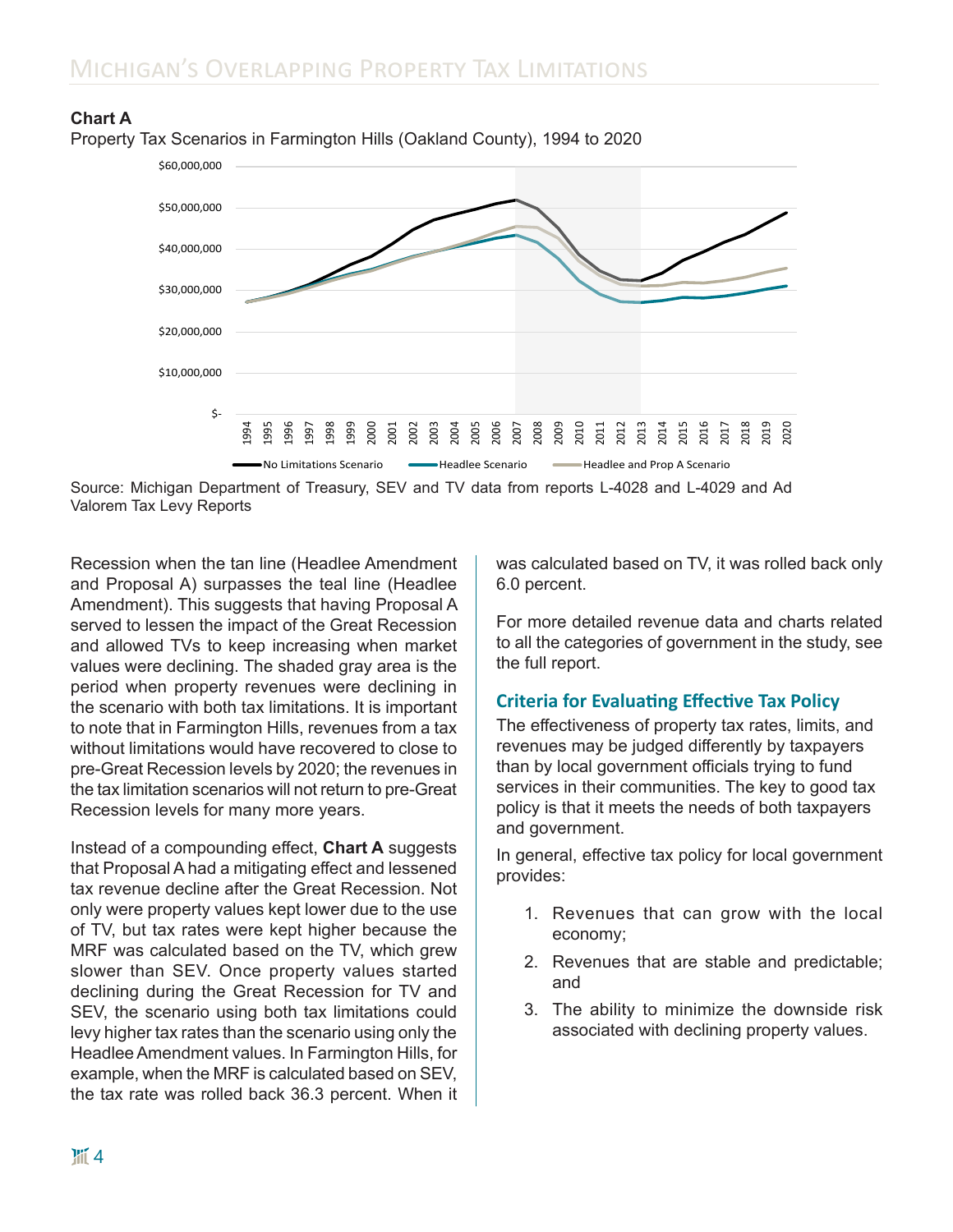Effective tax policy for taxpayers provides:

- 1. Limits on growth in tax burden;
- 2. Predictability in year-to-year tax bills;
- 3. Easily understandable process to determine property value and what taxes are owed; and
- 4. Equity with other taxpayers.

It is no easy feat to find a scenario where tax limitations work to constrain growth in the tax burden for taxpayers while also providing revenues that reflect the local economy. If tax revenues are not growing (or are even declining as they did during the Great Recession), local government budgets cannot be immediately decreased to reflect lower revenue levels. During times of fiscal hardship, less

## **Key Observations from Models**

As is their intent, the tax limitations yield less revenue than no tax limitations. While the scenarios with both tax limitations sometimes grew at rates slower than the Headlee Amendment scenarios in the pre-recession years, the modified acquisition value system creates reservoirs of TV that lessened the impact of the lost property values during the Great Recession. This is most evident in rural communities where the Great Recession had little effect and TV growth never declined to reflect declining SEV.

In almost all cases, the scenario with the combination of the Headlee Amendment and Proposal A tax limitations yields more revenue in recent years than the scenario with just the Headlee Amendment.1 With the length and depth of the Great Recession, the lessened tax rate rollbacks and reservoir of TV enable the additional tax limitation to have a mitigating effect on the Headlee Amendment limitation instead of a

property tax burden is good for taxpayers, but it can be difficult for local government budgets to adjust quickly to declining revenues.

In general, tax limitations provide more predictability for local governments and taxpayers as revenues are not just responding to the market. However, if limitations restrain taxes too much, then they may not provide stability or adequacy. Michigan's tax limitations increased the difficulty in understanding the property tax system by instituting a modified acquisition value system with an assessment limit on top of a system that already has a levy limit. The tax limitation instituted with Proposal A has also impacted equity as it treats taxpayers in similar properties differently based on how long they have owned their properties.

compounding effect.

For those local governments whose property values were adversely affected by the Great Recession, the annual growth rate for the scenario with both tax limitations in the post-recession period is slower than what was experienced in the pre-recession period. Those post-recession revenues are not keeping pace with the rate of inflation. The relationship between the appreciation of property values and tax revenues is diminishing.

The diminished relationship between property values and the tax base under the scenario with both tax limitations is most pronounced for rural communities. Ownership of agricultural property changes much less frequently than for residential, commercial, or industrial property, which is leading the TV of those properties to pop up to SEV less frequently. Local governments with more changes in ownership experience pop-ups for those properties causing tax rate rollbacks and less than inflationary growth from their existing tax bases.

#### **Great Recession Was a Turning Point**

Without the Great Recession and the property value declines that occurred during it, the numbers might look very different. In most scenarios, the projected property tax revenues are very similar no matter

<sup>1</sup>  The City of Sault Ste. Marie in Chippewa County in the Upper Peninsula had years when having both tax limitations led to more revenue collections, but most years, including 2014-2020, the Headlee Amendment line led to more revenue collections, and it led to more revenue collected over the entire period (by three percent). Pulaski Township (Jackson County) collected more revenue every year under the Headlee Amendment scenario than under the scenario with both limitations (collecting 18 percent more over the entire period with just Headlee Amendment limitations).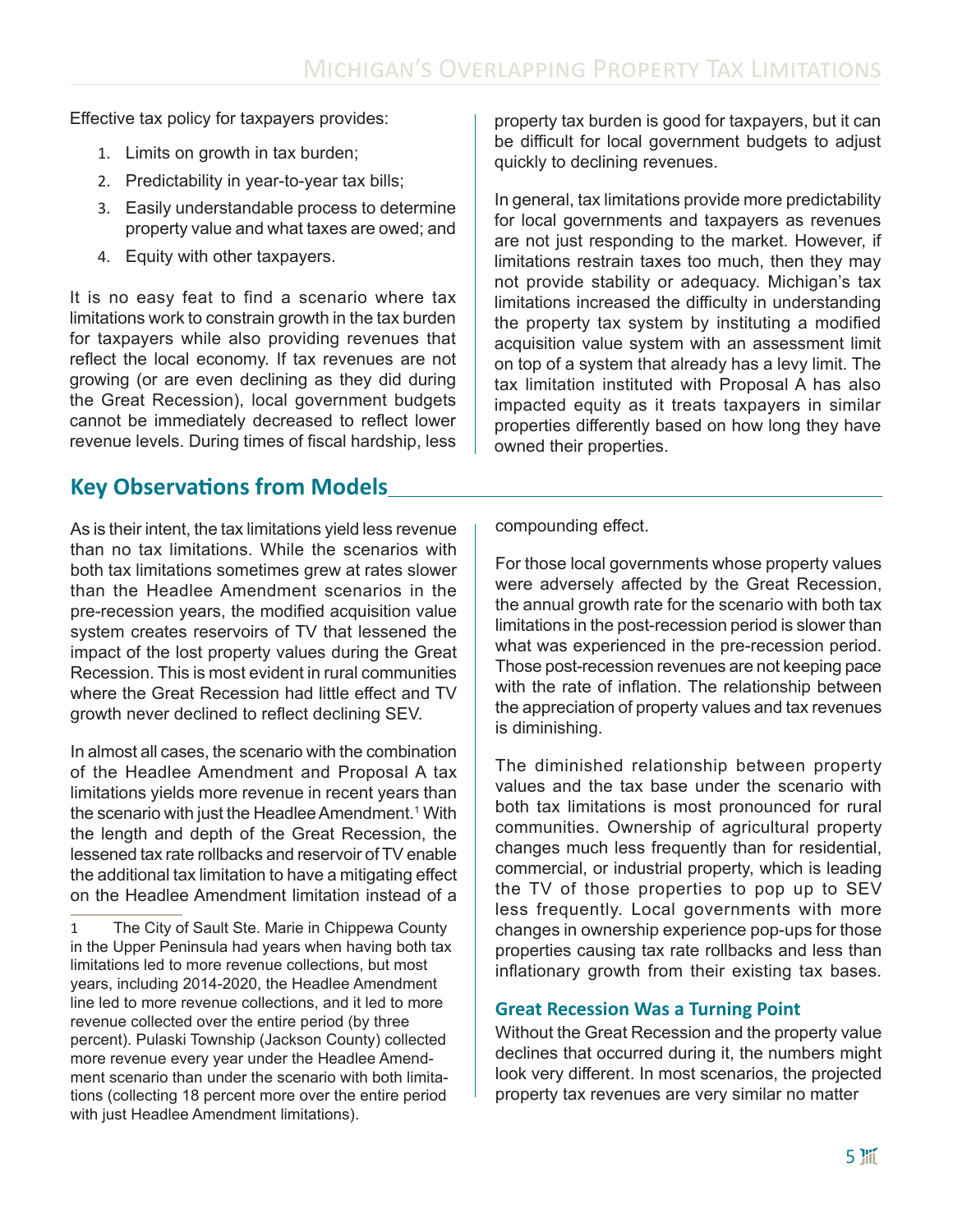the limitation (Headlee Amendment, Proposal A, or both) before the Great Recession. This varied by community, but the Great Recession and its precipitous drop in property values led to the Headlee Amendment limitations being particularly severe. This is because property was growing so much before the recession causing millage rates to be rolled back; once property values fell, the millage rate was already rolled back so that local governments were collecting tax revenues at much lower rates. Within this system, the end of tax rate rollups enacted in 1993 had the strongest influence on limiting taxes.

The Great Recession was a unique situation. It was the only period in recent history that saw severe property value declines.3 But for these rare circumstances, not experienced at any other time in recent history, then the combination of declining property values and Headlee Amendment tax rate rollbacks might not have been as severe. Even though the Great Recession could not have been predicted at the time that Proposal A was passed, Proposal A served to mitigate some of the effects of the recession on property values and tax revenues. That being said, Michigan should not base future tax policy on a once-in-a-century event like the Great Recession.

### **Growth is Defined as New Development**

The limitations restrict local governments from increasing revenues beyond inflation for any reason except for new development. This has been evidenced by the fact that communities with land to develop and additions (i.e., new development) – largely the exurb and rural communities – have done the best and seen the most revenue growth over the last 25 years. This system is not sustainable because land is a limited commodity. Large portions of Southeast Michigan are built out with no new land for development. West Michigan is growing in population and witnessing new development, but it will reach the same point as Southeast Michigan eventually.

Many urban and suburban communities are largely built out, but they have redeveloped land and revitalized neighborhoods and downtowns to invest in their communities. The problem is that they do not

see tax revenue growth from this type of investment because Proposal A restricts tax revenue growth to additions and sales; increases from investment in property cannot increase TV beyond inflation. When property is sold and it is reverted to SEV, the Headlee Amendment treats that pop-up as revenue growth and requires the millage rate to be rolled back. This is preventing communities with turnover in their properties from benefitting from those sales and increases in property values.

The overall point is that the system is not sustainable if the growth of property tax revenues relies on new development. This system leaves no room for revitalization and redevelopment and encourages urban sprawl. Vibrant communities depend on tax systems that allow the communities to benefit from their own revitalization while also protecting taxpayers from unlimited growth and unpredictability in their property taxes.

### **Tax Base Limitations Create Pressure on Tax Rates**

The tax limitations have served their purpose of restraining the tax base and creating more stability and predictability for both taxpayers and local governments. Because tax revenues are generated by applying a tax rate to a tax base, it is possible that local governments have responded to restrained tax bases by requesting voter approval to increase tax rates or levy more property taxes. This study purposefully leaves the changing tax rate out of the equation to show what changes in the tax base do to revenues with a stable tax rate.

Over 80 percent of local units in Oakland County have increased their overall tax rate since 2007.4 Furthermore, a 2019 Research Council report found that 731 cities, villages, and townships in Michigan levied dedicated property tax millages in support of roads.<sup>5</sup> In the May 2021 general election, 79 percent of the more than 140 local tax-raising proposals passed. $^6$  In Farmington Hills, the number of dedicated millages grew from three in 1996 to eight in 2020 and the actual tax rate grew from 9.8 mills to 17.0 mills in the same period. It appears, at least anecdotally, that suppression of the tax base has led to voters being asked more often to approve local tax rate increase proposals, including Headlee overrides and dedicated millages.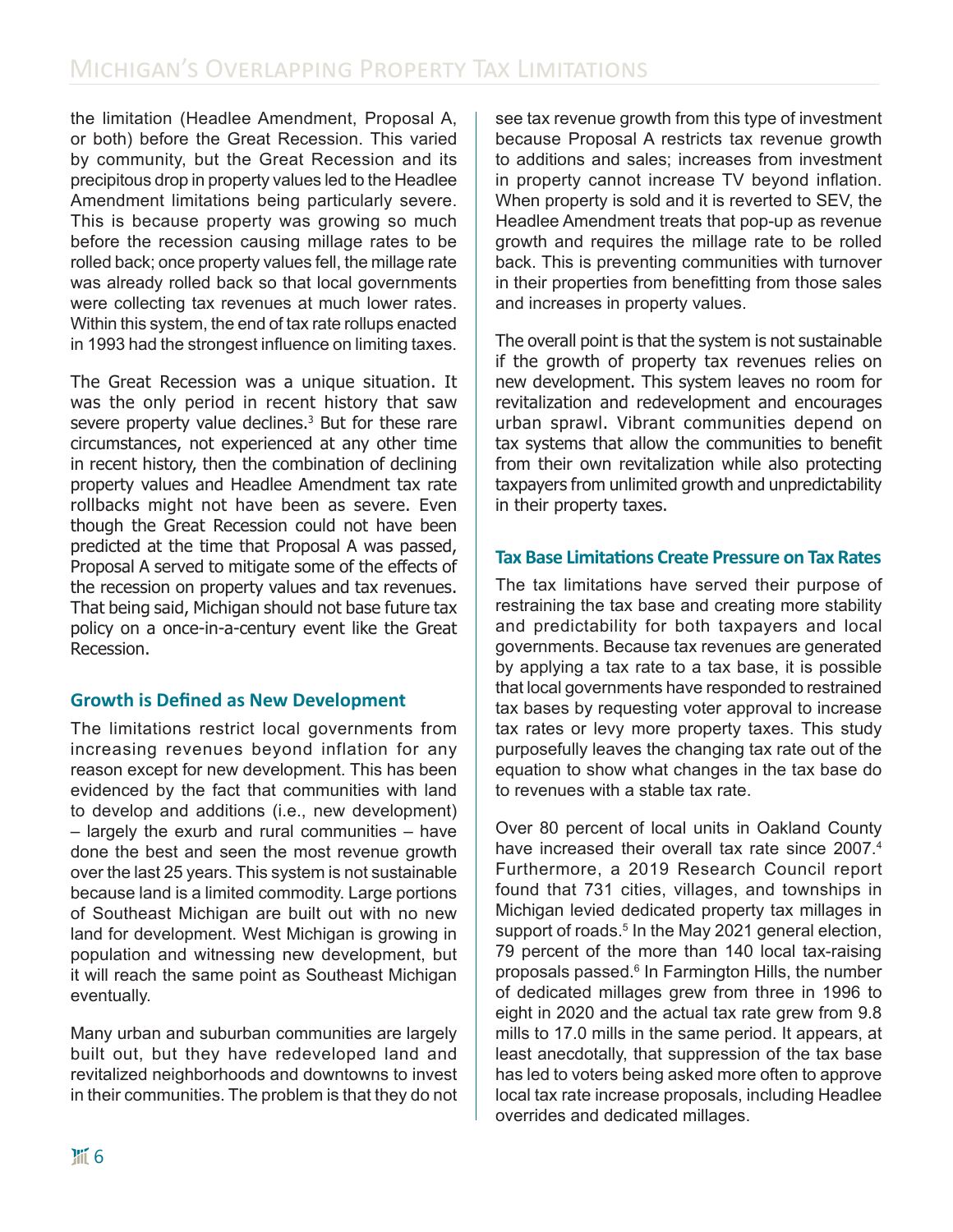## **Property Tax Limitations and Policy Options**

There are policy options that could ease Michigan's tax restrictions to allow local governments to see at least inflationary year-to-year growth in property tax revenues. It is important to remember, though, that property taxes are not the answer to all of Michigan's local governments' revenue problems and what local governments may need is more tax options to supplement property taxes, not greater growth in property tax revenues.

It is critical to evaluate what types of limitations and local government taxes would be the best tax policy for both taxpayers and local governments moving forward. This analysis has shown what happens to tax revenues with a stable tax rate and these different tax limitations. Analysis of the data can be helpful to provide some policy options:

- 1. Diversify local revenue sources and regionalize service provision
- 2. Eliminate Headlee Amendment limitation on tax revenue growth
- 3. Reinstate Headlee rollups
- 4. Change the method for measuring inflation for tax limitations

## **Diversify Local Revenue Sources and Regionalize Service Provision**

One of the problems with the current system is that local governments are overly dependent on property taxes and no changes to the limitations are going to fix that.

An ideal tax structure produces revenue sufficient to provide services, with components that respond to economic growth and components that are stable through the economic fluctuations. It does not create administrative burdens and does not disrupt economic choices. Many other states afford their local units of government several tax options – general and selective sales, income, transportation, various tourism, and others – to capture economic activity and to create diverse revenue streams.<sup>7</sup> Providing local governments with more access to local-option taxes can be part of the solution to the problems inherent in the local government finance

structure. A tax structure with options to add sales and income taxes would better achieve a more ideal tax structure. Each can raise significant revenues on its own. Diversity would allow for growth and stability.

The peril of a diversified tax structure is that the smaller the taxing jurisdiction, the greater the economic competition. Thus, state policymakers should consider reforming the state's revenue sharing program as a remedy to the woes of the property tax system.<sup>8</sup> Revenue sharing was originally adopted in place of local-option taxes. It served to provide local governments with revenues from diverse sources while centralizing the revenue raising function at the state level. This system works well when it is fully funded.

A diversified tax structure with or without state revenue sharing is not a panacea but could be combined with other reforms, like regionalizing service provision, to improve the local finance system.<sup>9</sup> Building off the idea of regionalizing services, any new local revenues should be authorized at a regional level to promote regional governance and tax base sharing.

#### **Eliminate Headlee Amendment Limitation on Tax Revenue Growth**

Once Proposal A was adopted with its cap on TV growth, the need for Headlee tax rate rollbacks became less clear. Growth in TV comes from three different sources: 1) appreciation, 2) uncapping TV at the time of sale, and 3) new construction. The modified acquisition value system constrains appreciation to the rate of inflation. When ownership of property is transferred, TV is uncapped and allowed to pop up to SEV. The pop-ups trigger tax rate rollbacks across a jurisdiction's tax roll. New construction is the real indicator of how much revenue can grow more than inflation. If no new construction has occurred in a local government, property tax revenue may not increase by more than inflation, no matter how much TV increases year-to-year.<sup>10</sup>

If the Headlee Amendment levy limit was eliminated, then individual property owners would still have their yearly tax bill limited to inflation, but property tax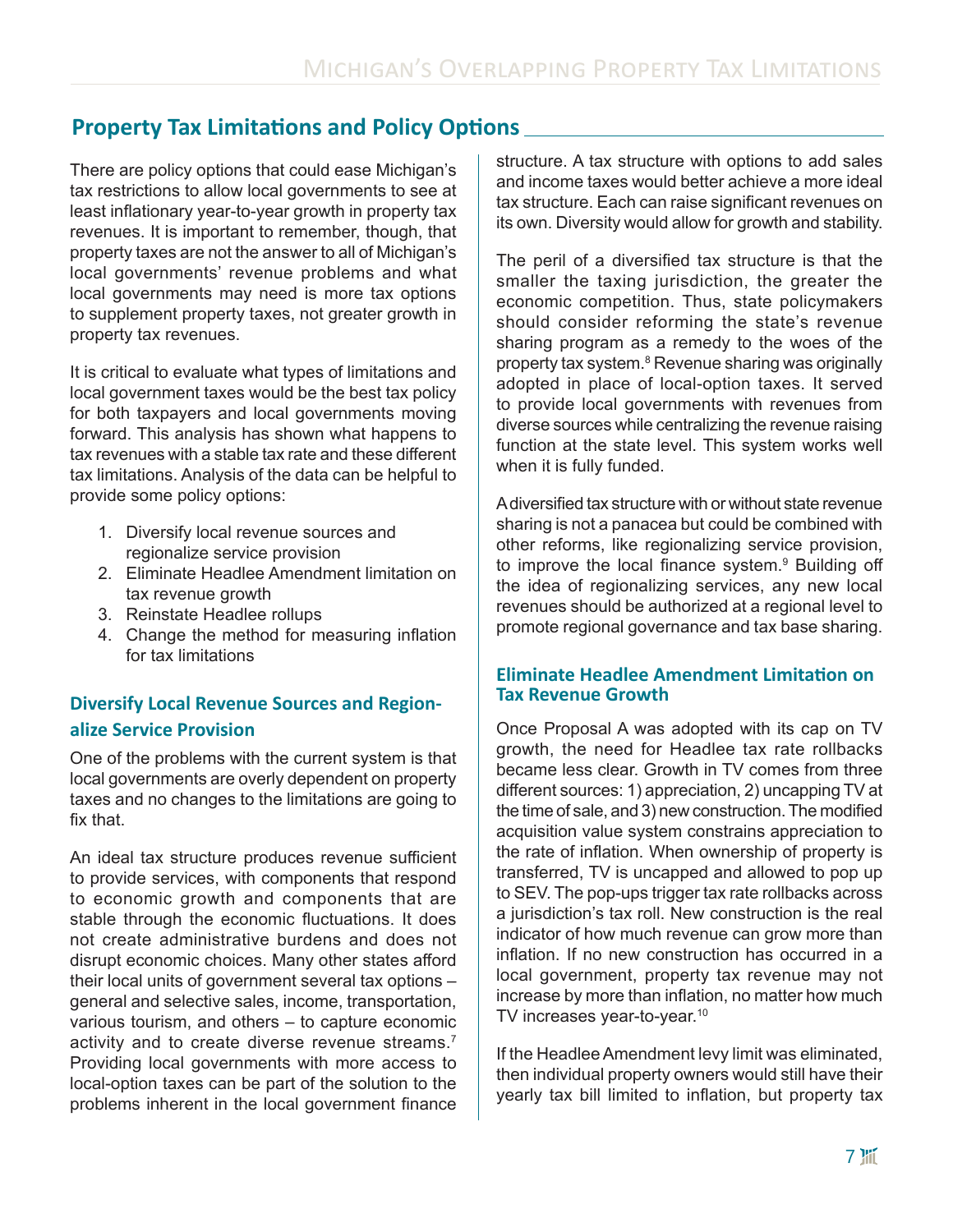value). Property tax data from the report shows that using TV without the Headlee Amendment always leads to more revenue collection than both limitations together, though the difference is small in some communities.

Eliminating the Headlee Amendment is easier said than done. First, there is not a lot of political will to alter or eliminate the Headlee Amendment. Second, it is a constitutional restriction on the property tax and would require a statewide vote of the people to change it.

### **Reinstate Headlee Rollups**

According to a study by the Lincoln Institute of Land Policy, Michigan is unique in the strictness of its levy limit. In most states with levy limits, the state restricts annual increases in a jurisdiction's property tax collections with exclusions for new development and debt service. These levy limits are operationalized by requiring local governments to adjust their millage rates when the property tax base increases rapidly (i.e., similar to Headlee rollbacks). But if the property tax base grows slowly or declines, local governments in most other states can raise their millage rates as long as their total collections do not grow faster than allowed under the state's levy limit.<sup>11</sup> Michigan's levy limit requires reductions in millage rates when the property tax base grows rapidly but does not allow for increases in millage rates when the property tax base grows slowly or declines without a Headlee override vote of the people.

Property tax data show that allowing for Headlee rollups, especially during the property value declines experienced during the Great Recession, would have allowed for rates to increase up to their originally authorized millage and would have brought in more property tax revenues during this period.

While rollups in the millage rate allow for more revenue to be collected overall, the difference is small in most of the units studied (under four percent in every unit except Ottawa County and Cambridge Township in Lenawee County). This is somewhat surprising since rollups are viewed as something that would provide local governments with more access

to property tax revenue. The misconception may arise from the fact that when rollups were allowed before Proposal A and the use of TV, tax rates were levied on SEV, which varies with the market leading to greater growth and declines in property values over a period. So, when MRFs are based on SEV, they lead to both greater rollbacks during times of economic expansion and greater rollups during times of economic decline. The institution of Proposal A and TV have tempered the effect of both rollbacks and potential rollups.

#### **Change Method of Measuring Taxpayers' Ability to Support Government**

The idea to use a different measure of inflation to determine how much property tax revenues can increase year-to-year was introduced by the Lincoln Institute of Land Policy in their recent report on fiscally healthy local governments. According to the report, the CPI, which is the current measure of inflation, has grown slower than other measures, such as the cost of local governments' provision of public services and personal income.<sup>12</sup>

One option is to tie the levy limit to growth in state personal income. Tying tax limitations to the growth in state personal income may make sense for both taxpayers as it connects to taxpayers' ability to pay as well as local governments as it provides for growth in local revenues over time.

Another option is using the Bureau of Economic Analysis' implicit price deflator for state and local governments, which measures changes in the costs of goods and services purchased by state and local governments. This option would make more sense than CPI from a local government perspective, while CPI would make more sense from a taxpayer perspective.

Michigan can change the measure of inflation used and still maintain the five percent maximum increase to protect taxpayers during years of high inflation.<sup>13</sup> However, the current CPI inflation limit is written into the state Constitution, which makes changing it difficult.